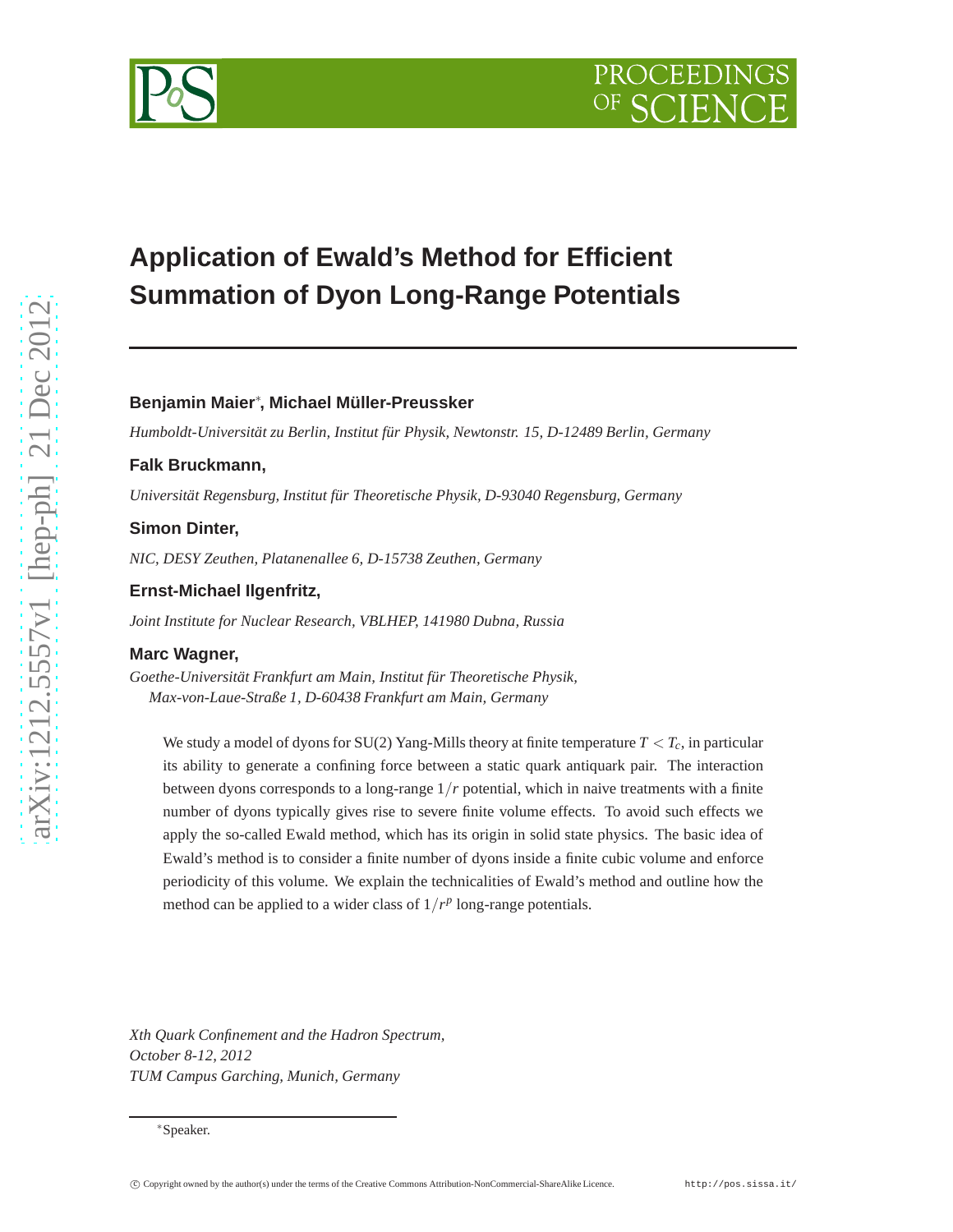# <span id="page-1-0"></span>**1. Introduction**

We consider pure  $SU(2)$  Yang Mills theory at finite temperature in the confinement phase  $T < T_c$ , which is a crude approximation of Quantum Chromodynamics (QCD). We study a model of dyons, in particular the quark antiquark free energy, with the aim to better understand the phenomenon of confinement. In this work we mainly focus on technical difficulties associated with the long-range nature of the dyon potentials. Physical aspects and conclusions are discussed in detail in [\[1, 2](#page-7-0)] and another talk given at this conference [[3](#page-7-0)].

# **2. The non-interacting dyon model**

In Yang Mills theory observables *O* are given by the path integral

$$
\langle O \rangle = \frac{1}{Z} \int \mathcal{D}A \ O[A] \exp(-S_{\rm YM}[A]). \tag{2.1}
$$

Since there are currently no methods to solve this path integral for low-energy observables analytically, one either resorts to numerical lattice gauge theory or to certain simplifying approximations.

One such approach particularly useful to obtain a qualitative understanding of certain phenomena of Yang-Mills theory and QCD is the semi-classical approximation. One expands the path integral around classical solutions of the Yang-Mills field equations, for which the action is locally minimized, and which are expected to dominate the path integral. A specific kind of a semi-classical model and its capability to generate confinement is based on dyons. Dyons are localized objects carrying electric charge as well as magnetic charge and are named after particles with similar properties [[4](#page-7-0)]. The path integration (2.1) is transformed from field coordinates to dyon collective coordinates and quantum fluctuations, where a Jacobian emerges. Part of this Jacobian is the determinant of the so-called moduli space metric. This moduli space metric has been calculated analytically for calorons [[5](#page-7-0)], following [\[6, 7](#page-7-0), [8\]](#page-7-0), which are pairs of different-kind dyons. A proposal for a metric of an arbitrary number of same-kind and different kind dyons was made in [\[9](#page-7-0)]. Numerical investigations of this generalized metric [[1](#page-7-0)], however, indicated certain shortcomings, in particular its non-positive-definiteness, casting severe doubts on its usefulness. Our main interest in this work is to test a numerical method able to treat the dyon long-range potentials in a proper way. Therefore, we study a much simpler model of dyons without any interactions, i.e. where the moduli space metric is ignored.

The key observable we are studying is the free energy of a static quark antiquark pair at separation  $d = |\mathbf{r} - \mathbf{r}'|$ , which is given by

$$
F_{Q\bar{Q}}(d) = -T \log \langle P(\mathbf{r})P^{\dagger}(\mathbf{r}') \rangle. \tag{2.2}
$$

The Polyakov loop correlator  $\langle P(\mathbf{r})P^{\dagger}(\mathbf{r}')\rangle$  is obtained as a statistical average in dyon ensembles characterized by the spatial dyon density  $\rho$  and the temperature *T* (we always consider maximally non-trivial holonomy, which seems to be intimately connected to the confinement phase [\[10\]](#page-7-0)). The dyon ensembles we study are neutral, i.e. there is an identical number of dyons and antidyons. Individual dyon configurations of these ensembles are given by the randomly and uniformly chosen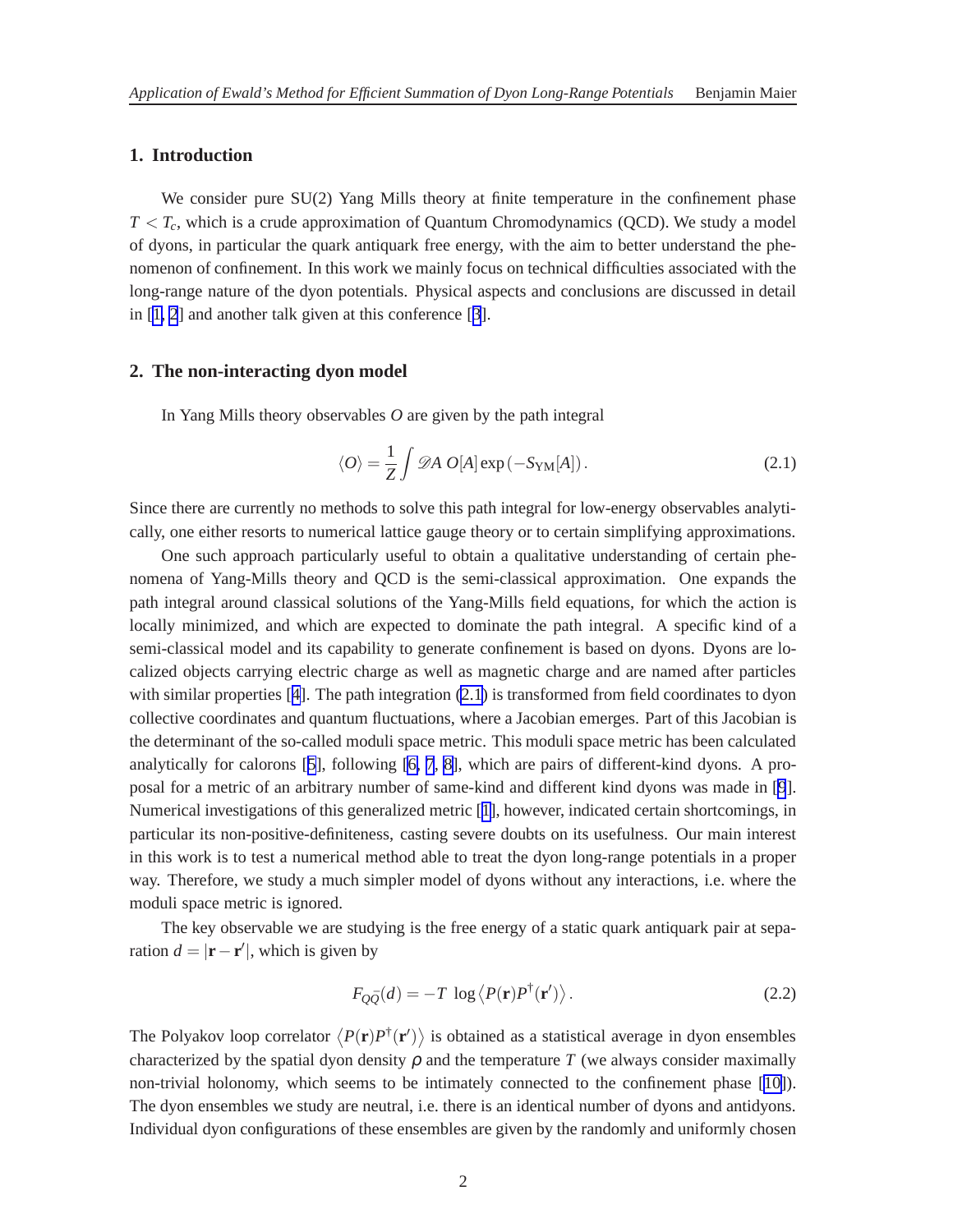dyon positions  $\{r_j\}$ . One can show that in such ensembles a Polyakov loop is given by

$$
P(\mathbf{r}) = -\sin\left(\frac{1}{2T}\Phi(\mathbf{r})\right),\tag{2.3}
$$

where  $\Phi$  is the superposition of the 0-component of the dyon gauge field in the Abelian limit

$$
\Phi(\mathbf{r}) = \sum_{j} \frac{q_j}{|\mathbf{r}_j - \mathbf{r}|}.
$$
\n(2.4)

For a more detailed discussion of these equations and the non-interacting dyon model in general we refer to [[1](#page-7-0), [2](#page-7-0)].

In the following sections we are mainly concerned with evaluating (2.4) numerically, which contains an infinite sum  $\sum_i$  over  $1/r$  long-range potentials.

#### **3. Long-range dyon potentials and finite volume effects**

The  $1/r$  long-range nature of the dyon potential causes severe problems for numerical simulations. One expects that rather large volumes are needed, to render finite volume effects negligible. This in turn amounts to a huge number of dyons, which is proportional to the required computational resources.

A first attempt to simulate dyon ensembles numerically, which suffers from the just mentioned problem, is described in [\[1\]](#page-7-0). There *n<sup>D</sup>* dyons are considered in a cubic spatial volume of length *L*. Observables are then evaluated in a cubic spatial volume of length ℓ < *L* located at the center of the larger volume (cf. Fig. [1](#page-3-0)a). This straightforward method, however, has certain shortcomings: (A) reducing finite volume effects to a moderate level requires  $\ell \ll L$ , which drastically reduces the volume, in which observables can be evaluated; this clearly increases statistical errors; (B) an extrapolation to infinite volume is technically difficult, since it has to be done with respect to two parameters (ℓ and *L*); (C) when attractive and repulsive forces between dyons are taken into account, dyons tend to accumulate near the boundary of the large volume, i.e. translational invariance is broken severely.

A better method for treating long range dyon ensembles, which solves or eases the problems mentioned above, seems to mimic infinite volume by implementing periodic boundary conditions. One considers a cubic spatial volume of length *L* filled with  $n_D$  dyons (dyon density  $\rho = n_D/L^3$ ). This volume is periodically repeated in all three spatial directions (cf. Fig. [1](#page-3-0)b). With this setting one expects (A) that finite volume effects are significantly reduced, since the original volume is "surrounded by infinitely many dyons" in every spatial direction; (B) an extrapolation to infinite volume only has to be done with respect to one parameter,  $L$ ;  $(C)$  interacting dyons will not accumulate near the boundary of the volume, because periodicity implies exact translational invariance.

#### **4. Ewald's method**

To implement periodic boundary conditions for our long-range dyon potentials we resort to a method proposed first in the context of condensed matter physics [\[11](#page-7-0)] ("Ewald's method") and is widely used in plasma physics, as well.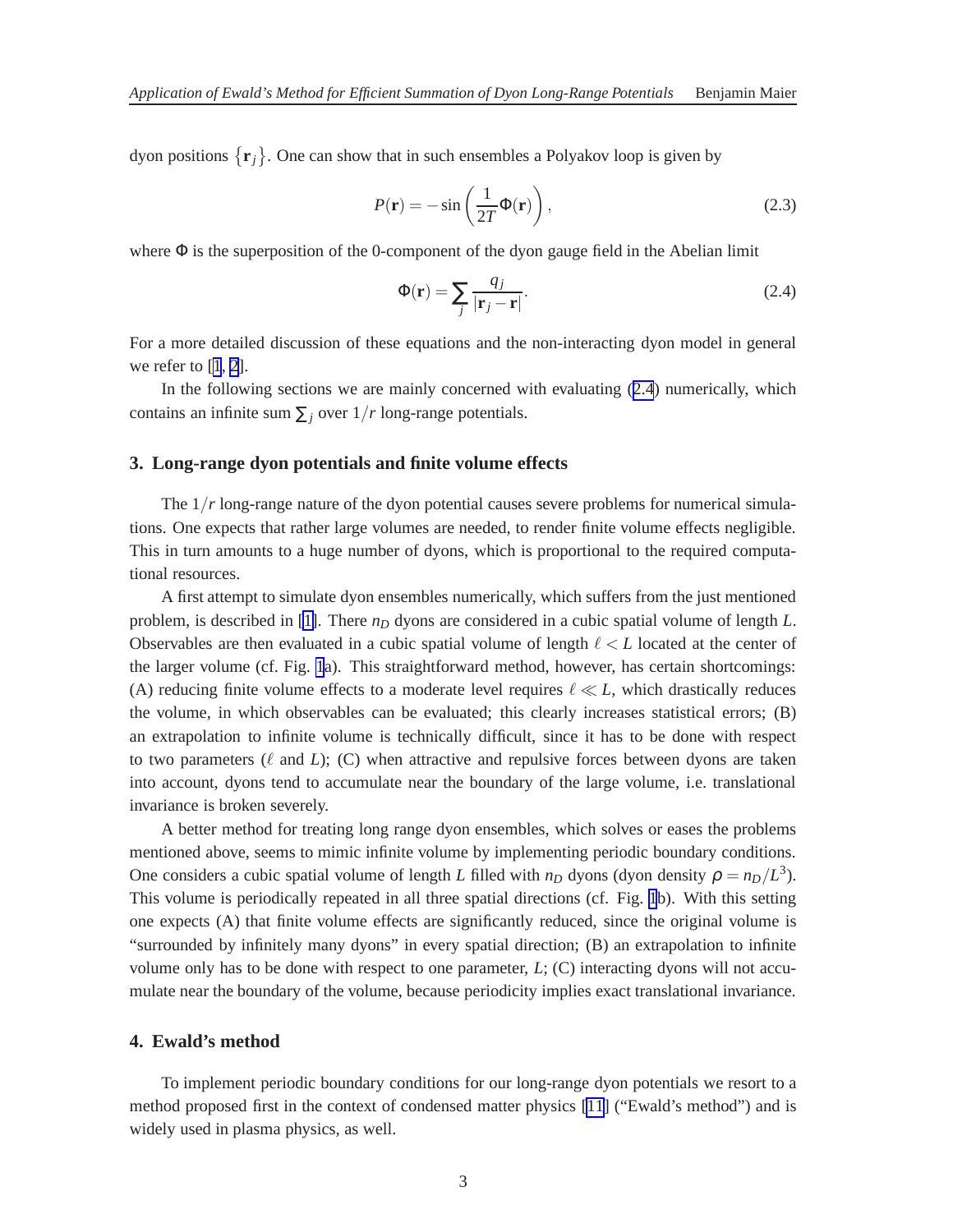<span id="page-3-0"></span>

**Figure 1: a)** Dyons in a cubic volume of length *L* (blue), evaluating observables in a cubic volume of length  $\ell < L$  (red). **b**) Dyons in a volume of length *L* with periodic boundary conditions.

The central quantity, when one is e.g. interested in Polyakov loop averages or the quark antiquark free energy, is the potential of *n<sup>D</sup>* dyons in a periodic cubic volume of length *L*,

$$
\Phi(\mathbf{r}) = \sum_{\mathbf{n} \in \mathbb{Z}^3} \sum_{j=1}^{n_D} \frac{q_j}{|\mathbf{r} - \mathbf{r}_j + \mathbf{n}L|} \tag{4.1}
$$

(cf. also section [2](#page-1-0)). Due to the long-range nature of the individual dyon potentials,  $\sum_{n\in\mathbb{Z}^3}$ ... converges far too slowly for any straightforward efficient numerical evaluation. Ewald's method solves this problem by splitting the sum into a short-range part and a long-range part,

$$
\Phi(\mathbf{r}) = \Phi^{\text{Short}}(\mathbf{r}) + \Phi^{\text{Long}}(\mathbf{r})
$$
\n(4.2)

$$
\Phi^{\text{Short}}(\mathbf{r}) = \sum_{\mathbf{n} \in \mathbb{Z}^3} \sum_{j=1}^{n_D} \frac{q_j}{|\mathbf{r} - \mathbf{r}_j + \mathbf{n}L|} \operatorname{erfc}\left(\frac{|\mathbf{r} - \mathbf{r}_j + \mathbf{n}L|}{\sqrt{2}\lambda}\right)
$$
(4.3)

$$
\Phi^{\text{Long}}(\mathbf{r}) = \frac{4\pi}{V} \sum_{\mathbf{k}\neq 0} \sum_{j=1}^{n_D} \frac{q_j}{k^2} e^{i\mathbf{k}(\mathbf{r}-\mathbf{r}_j)} e^{-\lambda^2 k^2/2}.
$$
 (4.4)

For the long-range part the sum is over momenta  $\mathbf{k} = (2\pi/L)\mathbf{m}$  with  $\mathbf{m} \in \mathbb{Z}^3$ . The arbitrary parameter  $\lambda$  controls the trade-off between the short-range and the long-range part. Both parts converge exponentially fast, due to erfc( $|\mathbf{r} - \mathbf{r}_j + \mathbf{n}L| / \sqrt{2\lambda}$ ) and  $e^{-\lambda^2 k^2/2}$ , respectively. A detailed and pedagogical derivation of the splitting into short-range and a long-range part can be found in [\[12](#page-7-0)].

#### **4.1 Evaluating the short-range part**

To determine Polyakov loop averages, one typically computes the dyon potential at  $M \propto V$ points **r** distributed throughout the volume. Due to the exponential suppression by  $\text{erfc}(|\mathbf{r}-\mathbf{r}_j+\mathbf{n}L|/\sqrt{2\lambda})$ , it is sufficient to consider dyons inside a sphere with radius  $r_{\text{max}} \propto \lambda$  and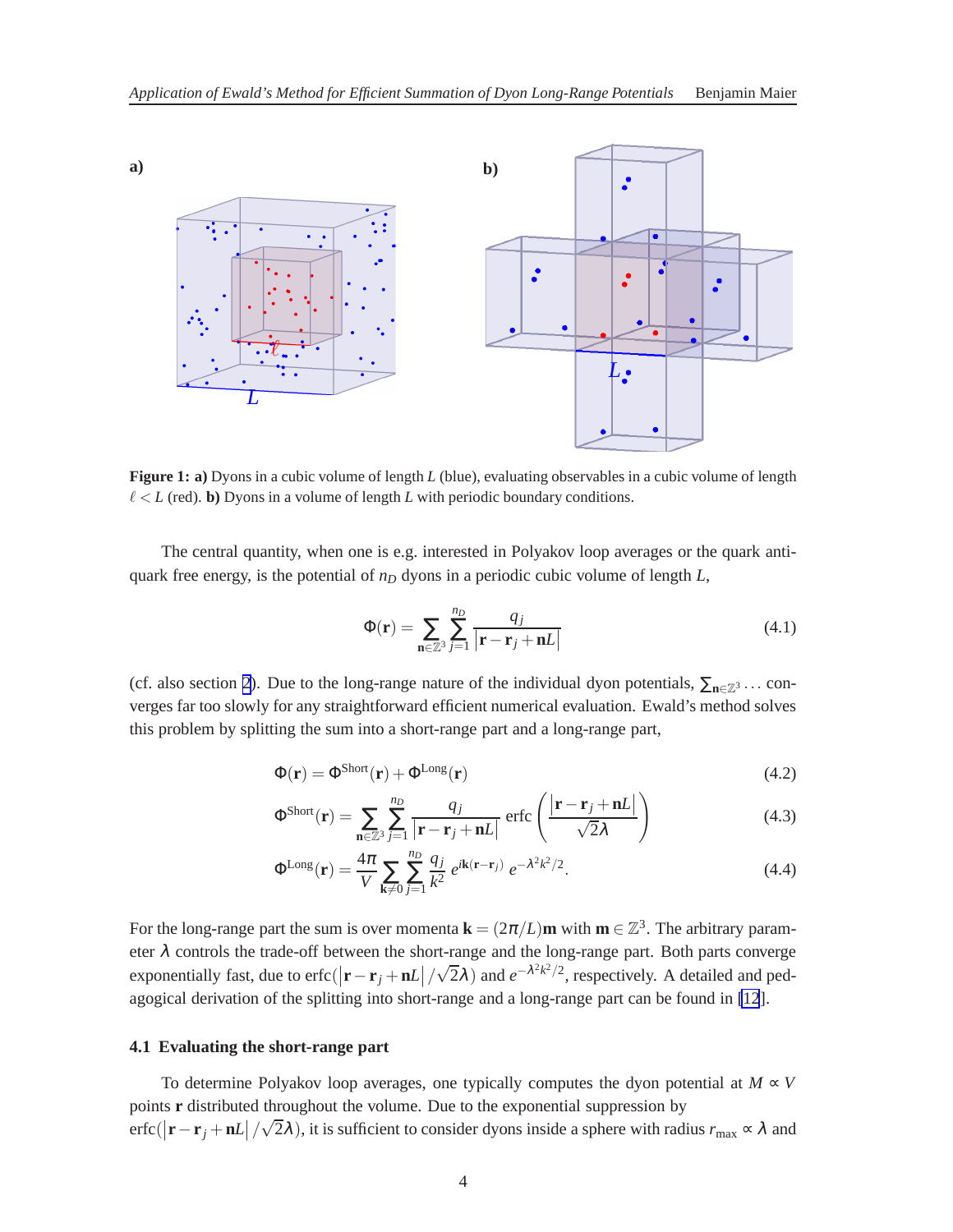center **r**, i.e.

$$
\Phi^{\text{Short}}(\mathbf{r}) = \sum_{\mathbf{n},j,|\mathbf{r}-\mathbf{r}_j+\mathbf{n}L|
$$

Consequently, the total computational cost is  $\mathcal{O}(V\lambda^3)$ .

In practice  $\lambda^3 \ll V$  is chosen. For an algorithm scaling according to  $\mathcal{O}(V\lambda^3)$  one clearly needs to determine all dyons close to a point **r** without iterating over all  $n_D \propto V$  dyons. To this end, one divides the original volume into small cubic subvolumes. Technically, the volume is a list of subvolumes, where each subvolume corresponds to another individual list of those dyons located inside. For any point **r** one can then easily determine all subvolumes inside or at the boundary of the corresponding sphere with radius  $r_{\text{max}}$  and then iterate over the relevant  $\mathcal{O}(\lambda^3)$  dyons. The approximate sphere of subvolume copies ("LEGO $^{\circledR}$  sphere") is shown in Fig. [2.](#page-5-0) Note that the radius of the LEGO<sup>®</sup> sphere is larger than  $r_{\text{max}}$ , to ensure that all dyons inside the " $r_{\text{max}}$  sphere" are considered. Since spheres associated with points **r** near the boundary reach into neighboring volumes, one needs to shift the LEGO $\textcircled{\tiny{R}}$  sphere periodically.

# **4.2 Evaluating the long-range part**

Introducing the structure functions  $S(\mathbf{k}) = \sum_{j=1}^{n} q_j e^{-i\mathbf{k}\mathbf{r}_j}$  the long range part can be written according to

$$
\Phi^{\text{Long}}(\mathbf{r}) = \frac{4\pi}{V} \sum_{\mathbf{k}\neq 0} e^{i\mathbf{k}\mathbf{r}} \frac{e^{-\lambda^2 \mathbf{k}^2/2}}{\mathbf{k}^2} S(\mathbf{k}).\tag{4.6}
$$

Due to the exponential suppression by  $e^{-\lambda^2 k^2/2}$ , it is sufficient to consider momenta  $\bf{k}$   $<$   $k_{\rm max}$   $\propto$   $1/\lambda$  . Consequently, one has to sum over  $\mathscr{O}(L^3/\lambda^3)$  different momenta  $\bf{k}$  and the cost for computing the structure functions is  $\mathcal{O}(V^2/\lambda^3)$ . Since the structure functions  $S(\mathbf{k})$  do not depend on **r**, they have to be computed only once for a given set of dyon positions.

In a second step the long-range part has to be evaluated at  $M \propto V$  points **r** amounting again to a computational cost of  $\mathcal{O}(V^2/\lambda^3)$ .

#### **4.3 Optimizing the trade-off between the short-range and the long-range part**

The computational cost for the whole algorithm is minimized, when the scaling of the shortrange and the long-range part are identical, i.e. if  $\mathcal{O}(V\lambda^3) = \mathcal{O}(V^2/\lambda^3)$ . This can easily be achieved by choosing  $\lambda \propto V^{1/6} \propto \sqrt{L}$ , resulting in a total computational cost of  $\mathcal{O}(V^{3/2})$ . A more detailed discussion, in particular, of how to determine the optimal value for  $\lambda$  for a specific dyon ensemble, we refer to [[2](#page-7-0)].

#### **5. Numerical results**

The methods discussed in the previous section were used to evaluate the Polyakov loop correlator for many different dyon ensembles (cf. [\[2\]](#page-7-0) for a detailed discussion). Selected results for the quark antiquark free energy as a function of the separation in the case of non-interacting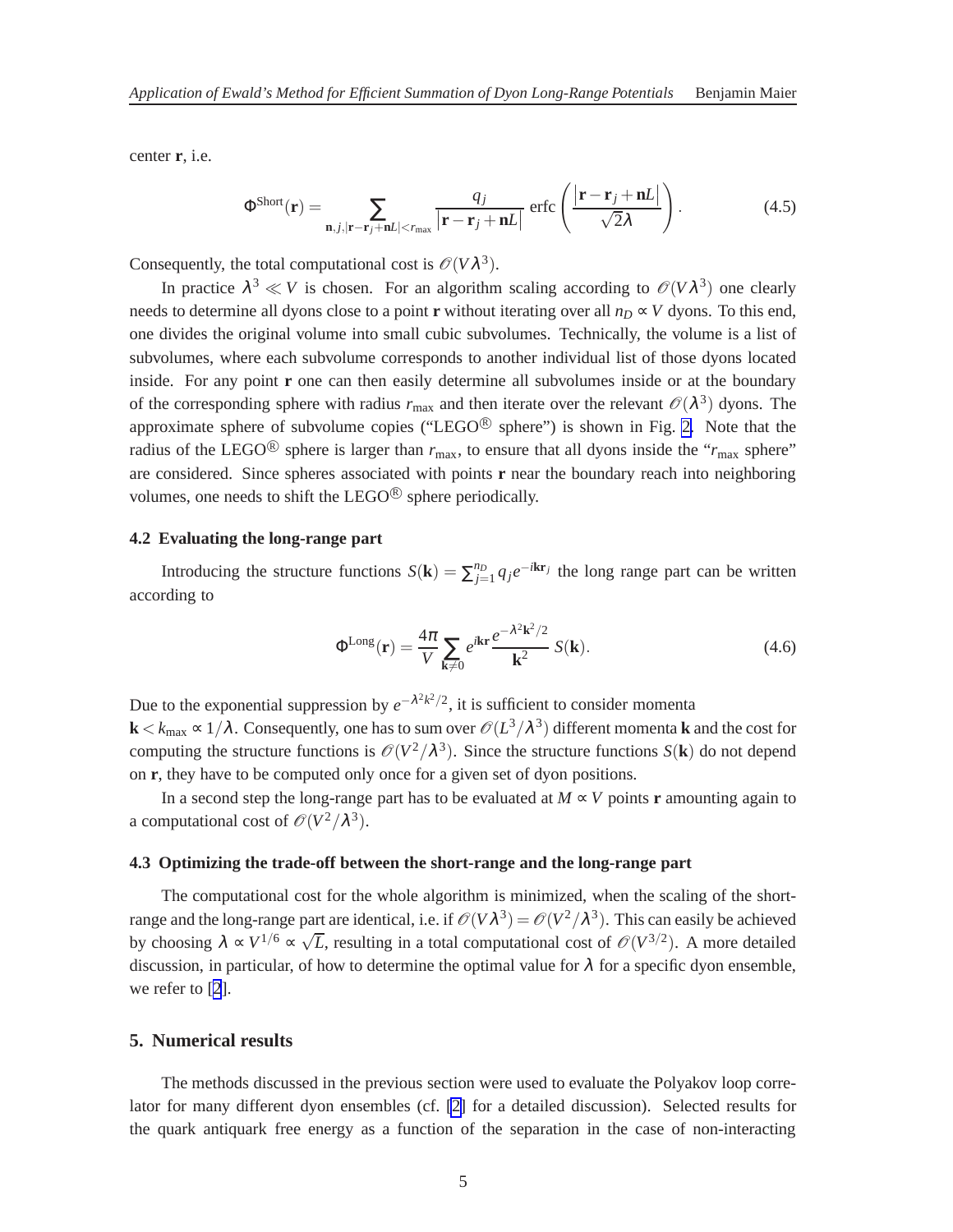<span id="page-5-0"></span>

Figure 2: The LEGO<sup>®</sup> sphere.

**Figure 3:** The quark antiquark free energy as a function of the separation *dT* for  $T^3/\rho = 1$  and finite periodic volume of length *L*.

dyons are shown in Fig. 3. These results correspond to  $\rho/T^3 = 1$  and four different volumes  $LT \in \{10, 20, 30, 40\}$ , which is equivalent to  $n_D \in \{1.000, 8.000, 27.000, 64.000\}$  (we express all dimensionful quantities in units of the temperature  $T$ ). The curves grow linearly at large quark antiquark separations *d T* and seem to converge to an infinite volume curve with increasing *LT*.

To determine this infinite volume curve, we perform a linear  $\chi^2$  minimizing fit in  $1/LT$  for each quark antiquark separation and extrapolate to infinite volume, corresponding to  $1/LT = 0$ (cf. Fig. [4](#page-6-0)a). The colored points at  $1/LT = 0$  are analytical results derived in [[2](#page-7-0)]. The numerical extrapolations are in agreement to these analytical results within statistical errors. The infinite volume free energies (both the numerical Ewald result as well as the analytical result) are shown in Fig. [4b](#page-6-0), again demonstrating that by means of Ewald's method one can reliably and efficiently determine an infinite volume quark antiquark potential in a long-range dyon ensemble.

# **6. Generalization of Ewald's method for arbitrary**  $1/r^p$  long-range potentials

In the previous section we presented numerical results for non-interacting dyons. A more realistic model would be to take dyon interactions into account originating from their moduli space metric. The problem of non-positive-definiteness of the moduli space metric proposed in [[9](#page-7-0)] can be cured by only considering two-dyon, but no three-dyon, four-dyon, etc. interactions [\[1](#page-7-0), [13](#page-7-0)]. One then obtains an effective dyon action

$$
S^{\text{eff}}(\{\mathbf{r}_k\}) = \frac{1}{2} \sum_{i=1}^{n_D} \sum_{j=1, j \neq i}^{n_D} \ln \left( 1 - \frac{2q_i q_j}{\pi T |\mathbf{r}_i - \mathbf{r}_j|} \right). \tag{6.1}
$$

This effective action also contains "long-range potentials"  $\psi$ , which can be expanded in a power series with respect to inverse dyon separations *r*,

$$
\psi(r) = \frac{\#}{r} + \frac{\#}{r^2} + \frac{\#}{r^3} + \dots \tag{6.2}
$$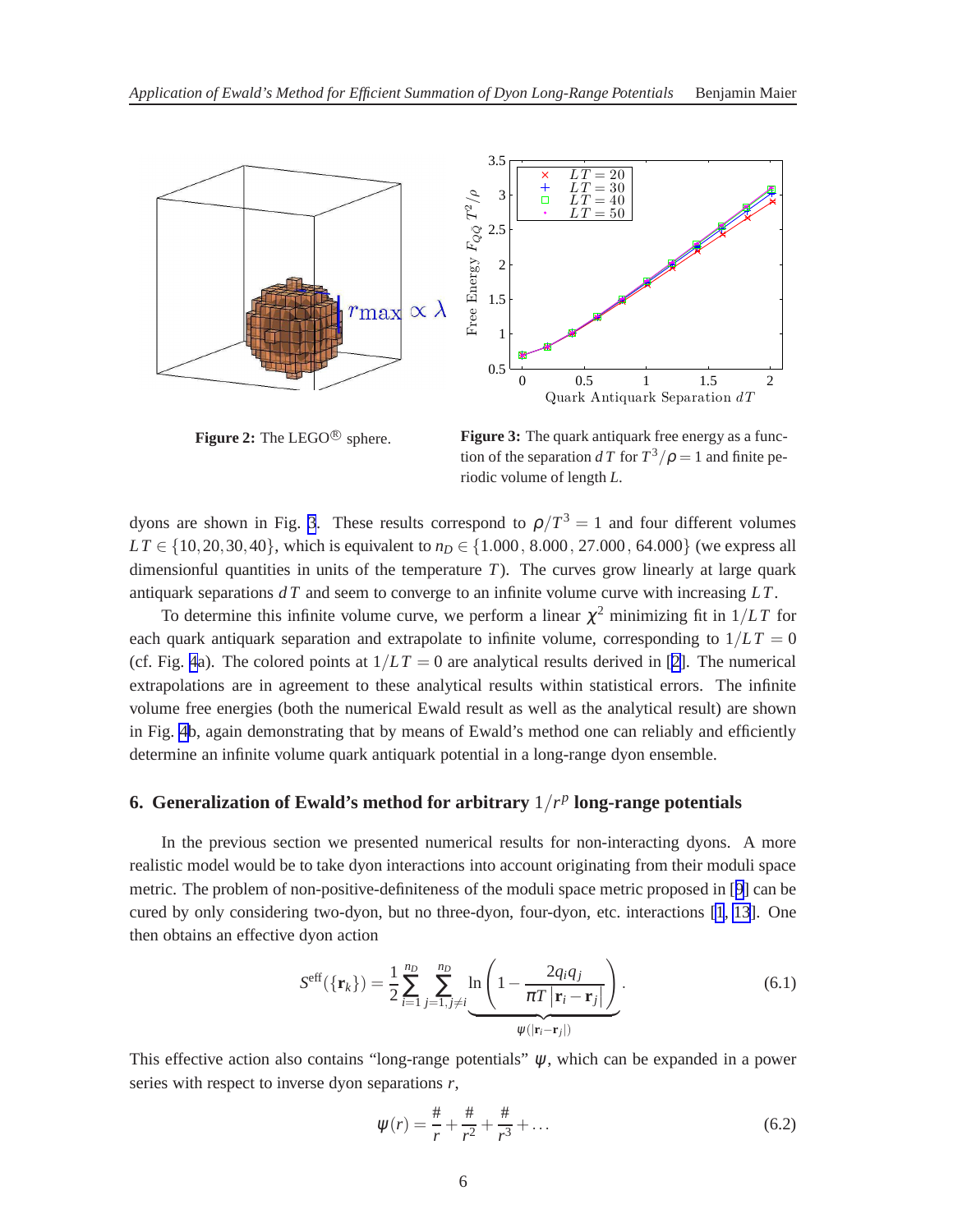<span id="page-6-0"></span>

**Figure 4: a)** Quark antiquark free energy as a function of the inverse length of the volume 1/*LT* for different separations  $dT$  and extrapolations to  $1/LT = 0$ . The solid curves indicate the fitting range, whereas the dashed lines mark the extrapolations. **b)** Comparison of the numerical and the analytical infinite volume quark antiquark free energy at these. All data was obtained using  $\rho/T^3 = 1$ .

The individual terms  $1/r^p$ ,  $p \ge 1$  of this series may be treated with a generalization of Ewald's method to arbitrary powers  $1/r^p$  (cf. e.g. [\[14](#page-7-0)]), where the short- and long-range parts are given by

$$
\Phi_p^{\text{Short}}(\mathbf{r}) = \sum_{\mathbf{n}} \sum_{j=1}^{n_D} \frac{q_j(p)}{|\mathbf{r} - \mathbf{r}_j + \mathbf{n}L|^p} g_p\left(\frac{|\mathbf{r} - \mathbf{r}_j + \mathbf{n}L|}{\sqrt{2\lambda}}\right)
$$
(6.3)

$$
\Phi_p^{\text{Long}}(\mathbf{r}) = \frac{\pi^{3/2}}{V(\sqrt{2}\lambda)^{p-3}} \sum_{\mathbf{k}} \sum_{j=1}^{n_D} q_j(p) \exp\left(i\mathbf{k}(\mathbf{r} - \mathbf{r}_j)\right) f_p\left(\frac{k\lambda}{\sqrt{2}}\right),\tag{6.4}
$$

where the charge  $q_i(p)$  of dyon *j* may depend on the power *p*. Again exponential convergence is guaranteed, due to

$$
g_p(x) = \frac{2}{\Gamma(p/2)} \int_x^{\infty} s^{p-1} \exp\left(-s^2\right) \, \mathrm{d}s,\tag{6.5}
$$

$$
f_p(x) = \frac{2x^{p-3}}{\Gamma(p/2)} \int_x^{\infty} s^{2-p} \exp(-s^2) \, ds. \tag{6.6}
$$

# **7. Summary and Outlook**

We applied Ewald's method to simulate non-interacting long-range dyon ensembles numerically. We have demonstrated that this is an efficient method suited to extract the infinite volume quark antiquark free energy. A generalization of Ewald's method offers the possibility to also simulate interacting dyons. Such investigations might help to understand the effects and implications of the moduli space metric of dyons on the quark antiquark free energy and their relevance regarding the phenomenon of confinement. Another interesting aspect would be a possible generalization to manifestly non-Abelian and typically non-rotationally invariant objects like regular gauge instantons, merons, or meron pairs, which also seem to yield confinement (cf. e.g. [[15, 16](#page-7-0), [17\]](#page-7-0)). An alternative method to enforce periodic boundary conditions for such non-Abelian long-range objects has already been proposed and tested in [[18](#page-7-0)].